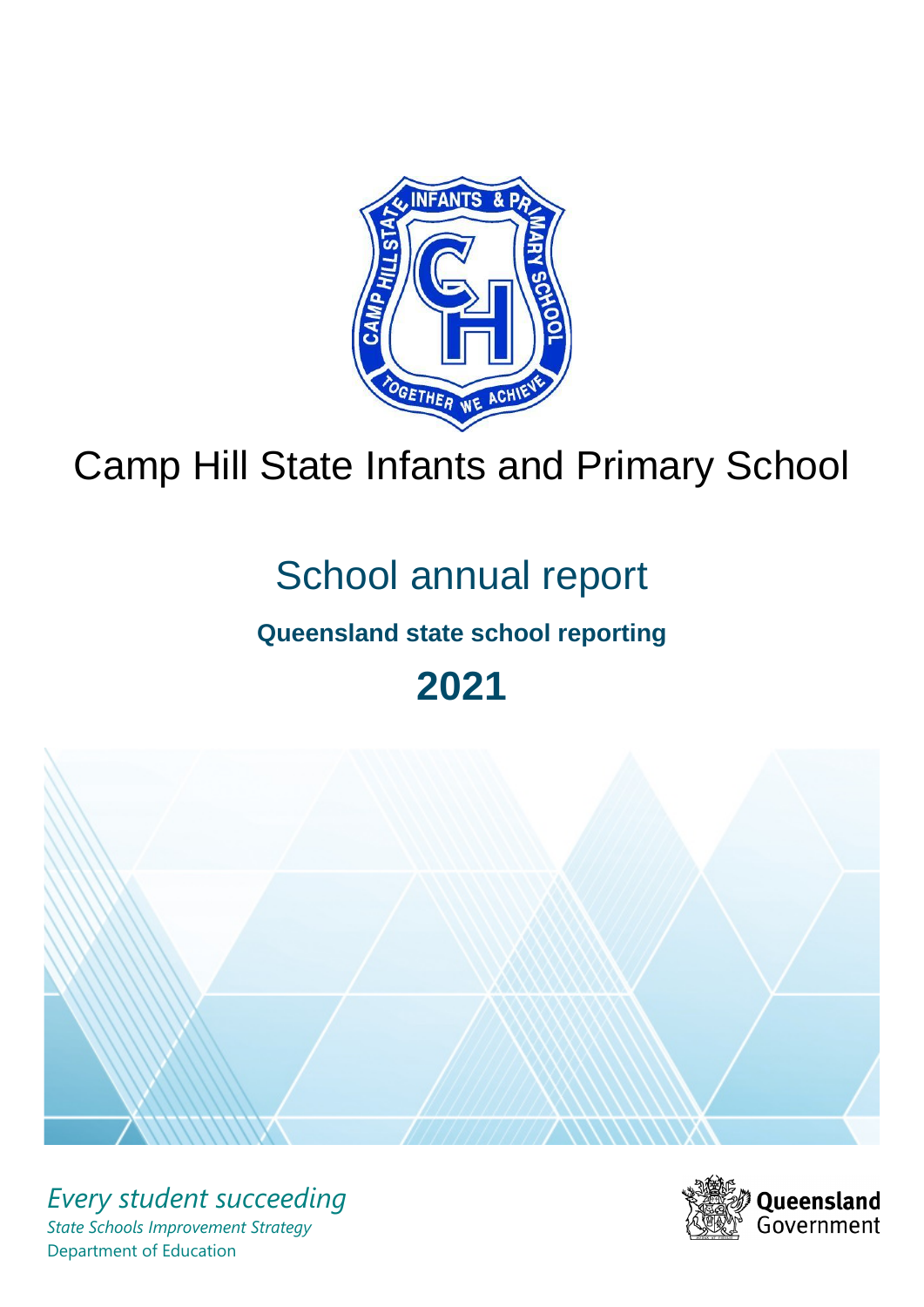**OFFICIAL – Public** Published as information source only. Public information used to create this report may not appear in this format in the public domain Please refer to disclaimer information.

#### **Contact details**

| <b>Postal Address</b> | 676 Old Cleveland Road Camp Hill 4152 |
|-----------------------|---------------------------------------|
| <b>Phone</b>          | $(07)$ 3900 9333                      |
| Fax                   |                                       |
| Email                 | principal@camphillipss.eq.edu.au      |
| Website               | https://camphillipss.eq.edu.au        |

#### **Disclaimer**

The materials presented in this report are distributed by the Department of Education (the department) as an information source only.

The information and data in this report is subject to change without notice.<br>The department makes no statements, representations, or warranties about the accuracy or completeness of, and you should not rely on, any informa report.

The department disclaim all responsibility and all liability (including without limitation, liability in negligence) for all expenses, losses, damages and costs you might incur as a result of the information in this report being inaccurate or incomplete in any way, and for any reason.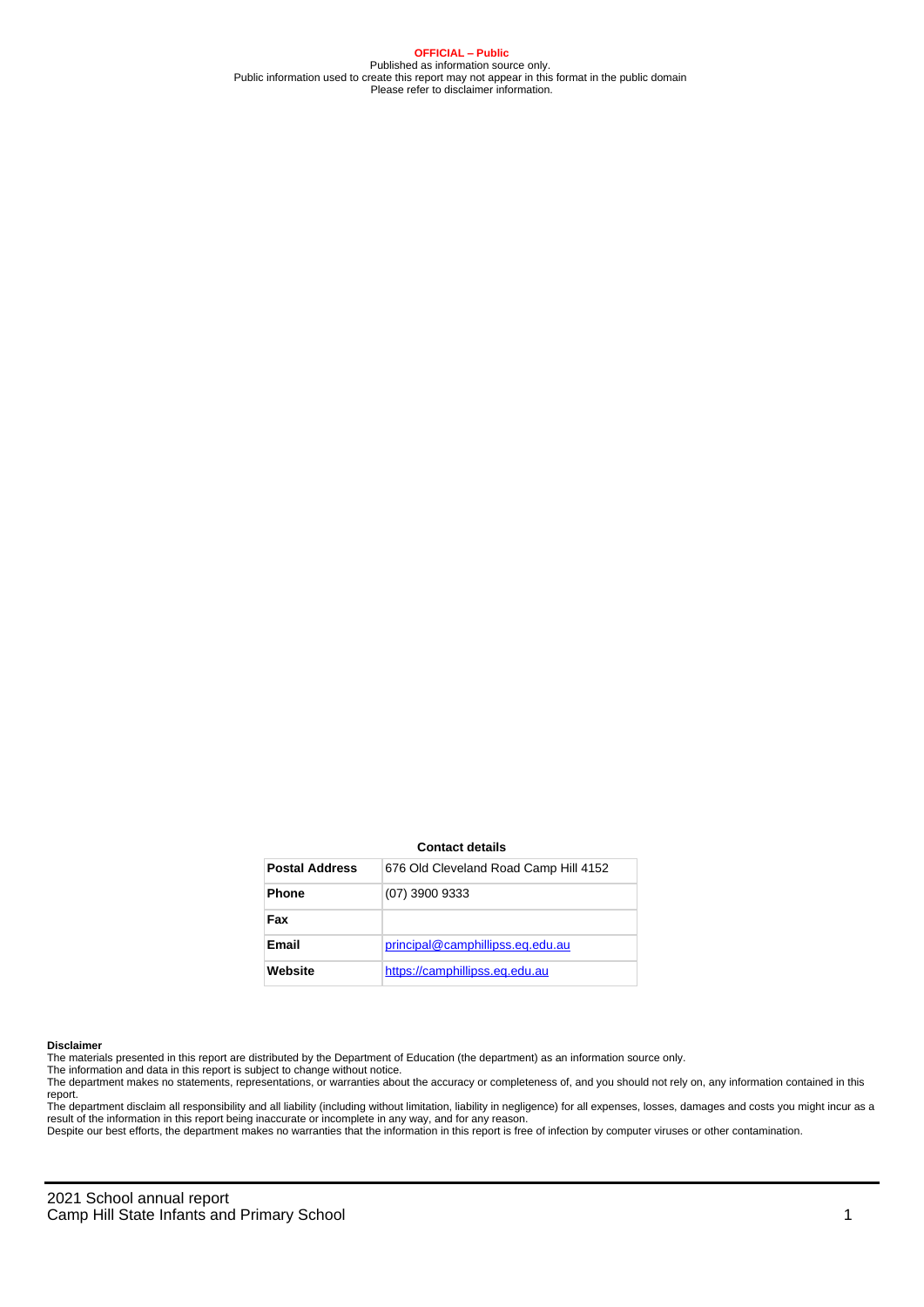| School context                   |                                                                                                                                                                                              |
|----------------------------------|----------------------------------------------------------------------------------------------------------------------------------------------------------------------------------------------|
| Coeducational or single sex      | Coeducational                                                                                                                                                                                |
| <b>Independent Public School</b> | <b>Yes</b>                                                                                                                                                                                   |
| Year levels offered in 2021      | Prep Year - Year 6                                                                                                                                                                           |
| Webpages                         | Additional information about Queensland state schools is located on the:<br>My School website<br>Queensland Government data website<br>Queensland Government schools directory website.<br>٠ |

## **Characteristics of the student body**

#### **Student enrolments**

#### **Table 1: Student enrolments by year level**

|                   |      | <b>February</b> |      |      | <b>August</b> |      |
|-------------------|------|-----------------|------|------|---------------|------|
| <b>Year Level</b> | 2019 | 2020            | 2021 | 2019 | 2020          | 2021 |
| <b>Prep Year</b>  | 122  | 142             | 127  | 123  | 144           | 125  |
| Year 1            | 118  | 125             | 142  | 117  | 126           | 137  |
| Year <sub>2</sub> | 124  | 119             | 124  | 121  | 119           | 123  |
| Year <sub>3</sub> | 126  | 120             | 119  | 131  | 120           | 118  |
| Year 4            | 124  | 128             | 116  | 122  | 128           | 118  |
| Year 5            | 101  | 114             | 108  | 103  | 114           | 104  |
| Year <sub>6</sub> | 107  | 99              | 112  | 104  | 100           | 111  |
| <b>Total</b>      | 822  | 847             | 848  | 821  | 851           | 836  |

Notes

1. Student counts include headcount of all full- and part-time students at the school.

#### **Average class sizes**

#### **Table 2: Average class size information for each phase of schooling**

| <b>Year Levels</b> | 2019 | 2020 | 2021 |
|--------------------|------|------|------|
| Prep – Year 3      | 23   | 24   | 24   |
| Year 4 – Year 6    | 25   | 26.  | 26   |

Notes

1. Classes are measured against the target of 25 students per teacher in Prep to Year 3 and Years 11 to 12, and target of 28 students per teacher in Years 4 to 10. Where composite classes exist across cohorts (e.g. Year 3/4) the class size targets would be the lower cohort target.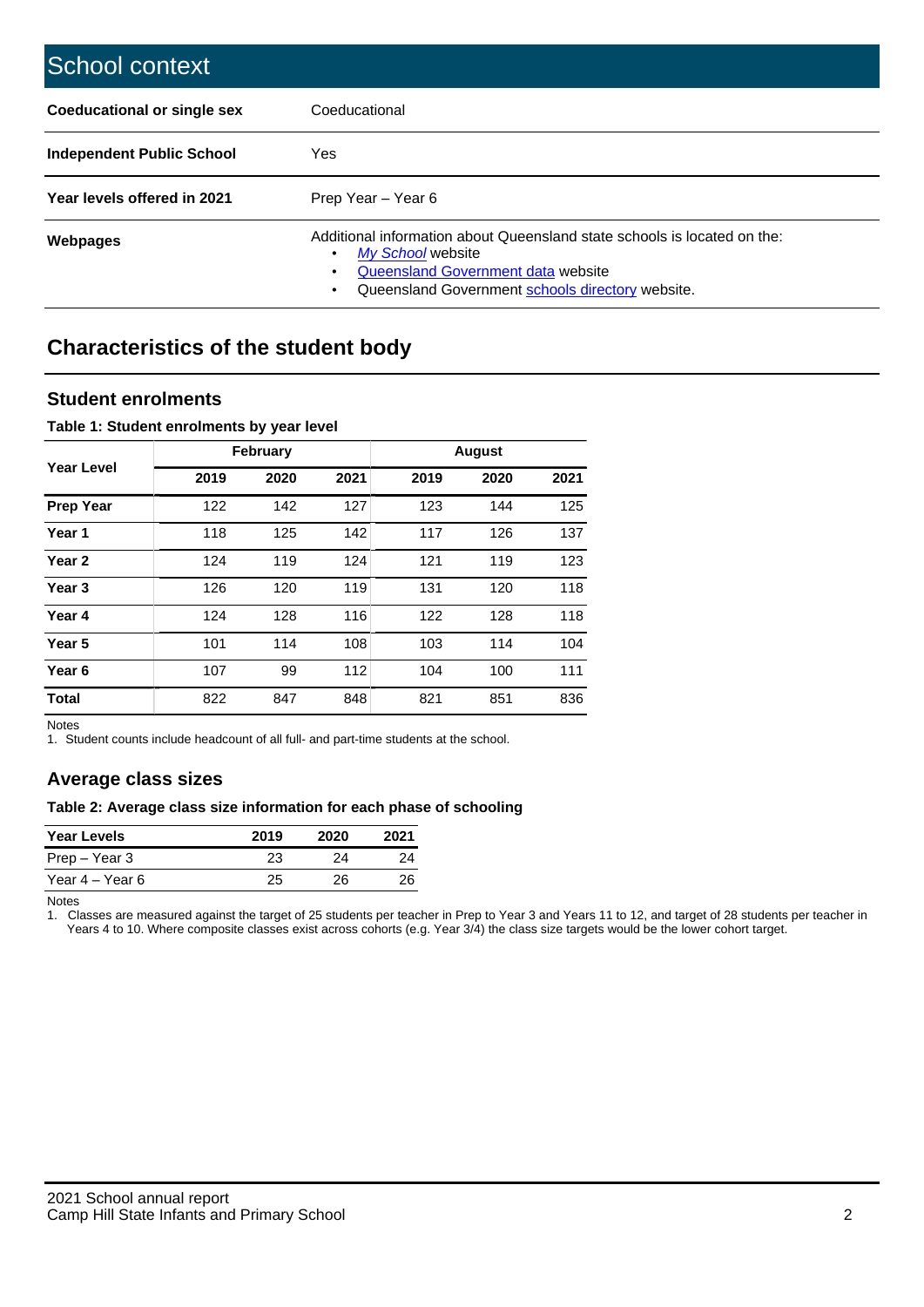#### **Respectful relationships education**

To support students' learning, health and wellbeing all state schools are required to implement respectful relationships education through the Prep to Year 10 Australian Curriculum: Health and Physical Education and/or through school pastoral care programs across Prep to Year 12.

#### **Parent, student and staff satisfaction**

Tables 3–5 show selected items from the Parent/Caregiver, Student and Staff School Opinion Surveys. In response to the COVID-19 health emergency, the annual school opinion surveys of students, teachers and staff were not administered in 2020. A new time series started in 2021 and data from this collection is not considered directly comparable with earlier collections due to significant methodology changes.

For state level information go to the **[School Opinion Survey](https://qed.qld.gov.au/publications/reports/statistics/schooling/schools/schoolopinionsurvey) webpage**.

#### **Table 3: Parent/Caregiver Survey**

| Percentage of parents/caregivers who agree <sup>1</sup> that:                                               | 2019  | 2020 | 2021  |
|-------------------------------------------------------------------------------------------------------------|-------|------|-------|
| This is a good school.                                                                                      | 92.6% |      | 96.7% |
| My child likes being at this school. <sup>2</sup>                                                           | 94.3% |      | 97.8% |
| My child feels safe at this school. <sup>2</sup>                                                            | 97.5% |      | 98.4% |
| My child's learning needs are being met at this school. <sup>2</sup>                                        | 92.6% |      | 90.7% |
| My child is making good progress at this school. <sup>2</sup>                                               | 94.3% |      | 97.8% |
| Teachers at this school expect my child to do his or her best. <sup>2</sup>                                 | 94.2% |      | 98.9% |
| Teachers at this school provide my child with useful feedback about his or her school<br>work. <sup>2</sup> | 92.3% |      | 91.6% |
| Teachers at this school motivate my child to learn. <sup>2</sup>                                            | 89.3% |      | 97.8% |
| Teachers at this school treat students fairly. <sup>2</sup>                                                 | 82.4% |      | 93.7% |
| I can talk to my child's teachers about my concerns. <sup>2</sup>                                           | 93.4% |      | 95.7% |
| This school works with me to support my child's learning. <sup>2</sup>                                      | 88.0% |      | 92.0% |
| This school takes parents' opinions seriously. <sup>2</sup>                                                 | 80.9% |      | 84.0% |
| Student behaviour is well managed at this school. <sup>2</sup>                                              | 90.0% |      | 93.6% |
| This school looks for ways to improve. <sup>2</sup>                                                         | 88.9% |      | 87.9% |
| This school is well maintained. <sup>2</sup>                                                                | 92.6% |      | 90.6% |

Notes

1. Agree represents the percentage of respondents who Somewhat Agree, Agree or Strongly Agree with the statement.

2. Nationally agreed parents/caregiver items.

3. DW = Data withheld to ensure confidentiality.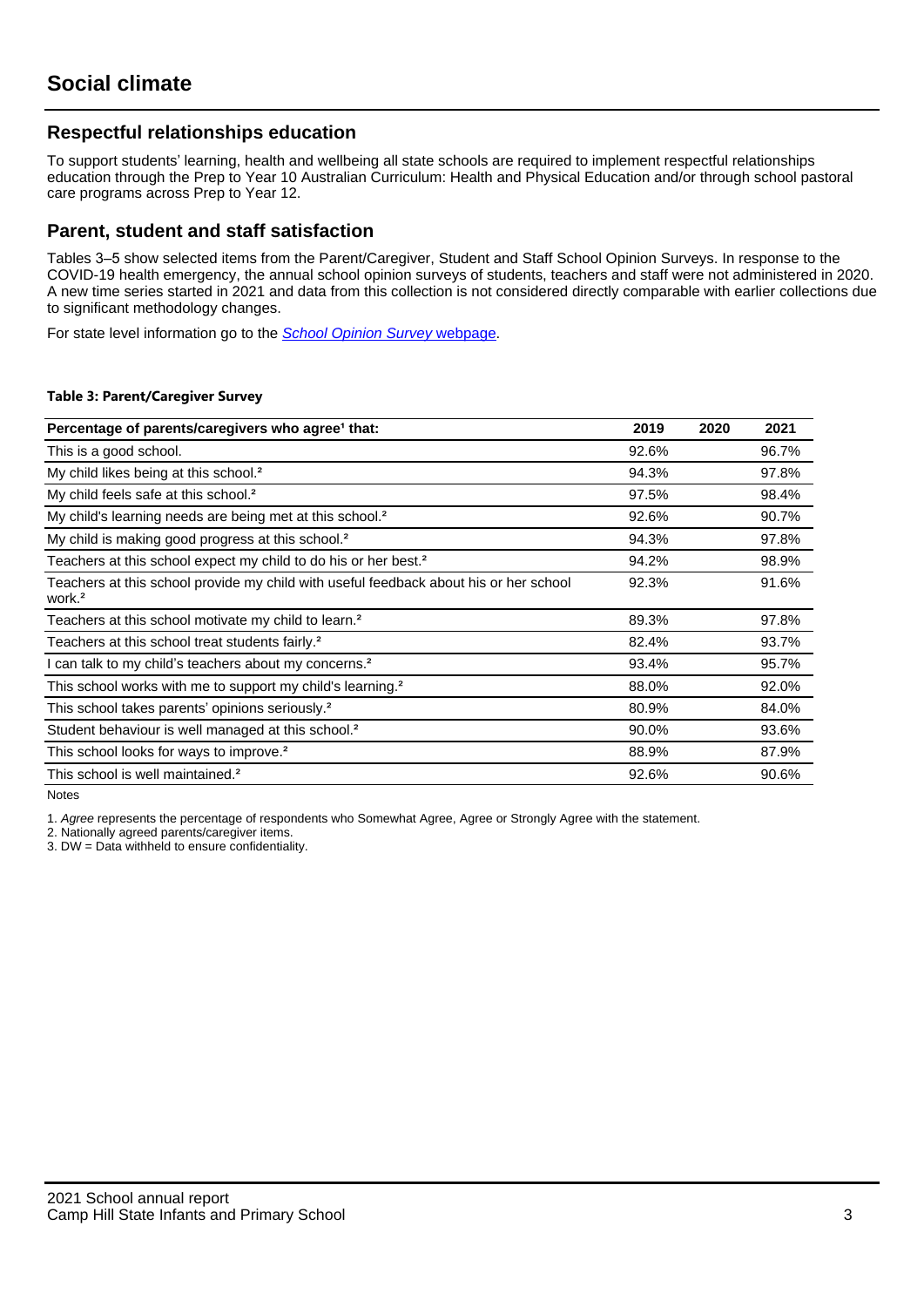#### **Table 4: Student Survey**

| Percentage of students who agree <sup>1</sup> that:                            | 2019   | 2020 | 2021  |
|--------------------------------------------------------------------------------|--------|------|-------|
| I like being at my school. <sup>2</sup>                                        | 99.2%  |      | 85.7% |
| I feel safe at my school. <sup>2</sup>                                         | 97.5%  |      | 91.3% |
| My teachers motivate me to learn. <sup>2</sup>                                 | 97.5%  |      | 90.9% |
| My teachers expect me to do my best. <sup>2</sup>                              | 98.3%  |      | 95.5% |
| My teachers provide me with useful feedback about my school work. <sup>2</sup> | 97.5%  |      | 90.9% |
| Teachers at my school treat students fairly. <sup>2</sup>                      | 93.3%  |      | 95.7% |
| I can talk to my teachers about my concerns. <sup>2</sup>                      | 90.7%  |      | 95.2% |
| My school takes students' opinions seriously. <sup>2</sup>                     | 89.8%  |      | 68.2% |
| Student behaviour is well managed at my school. <sup>2</sup>                   | 91.7%  |      | 90.9% |
| My school looks for ways to improve. <sup>2</sup>                              | 100.0% |      | 95.2% |
| My school is well maintained. <sup>2</sup>                                     | 94.9%  |      | 95.5% |
| My school gives me opportunities to do interesting things. <sup>2</sup>        | 99.2%  |      | 95.5% |

Notes

1. Agree represents the percentage of respondents who Somewhat Agree, Agree or Strongly Agree with the statement.

2. Nationally agreed student items.

3. DW = Data withheld to ensure confidentiality.

#### **Table 5: Staff Survey**

| Percentage of staff who agree <sup>1</sup> that:                                                            | 2019   | 2020 | 2021  |
|-------------------------------------------------------------------------------------------------------------|--------|------|-------|
| I feel confident embedding Aboriginal and Torres Strait Islander perspectives across the<br>learning areas. | 81.3%  |      | 86.1% |
| I enjoy working at this school. <sup>2</sup>                                                                | 98.6%  |      | 89.8% |
| I feel this school is a safe place in which to work. <sup>2</sup>                                           | 97.2%  |      | 93.9% |
| I receive useful feedback about my work at this school. <sup>2</sup>                                        | 89.9%  |      | 87.8% |
| Students are encouraged to do their best at this school. <sup>2</sup>                                       | 100.0% |      | 97.9% |
| Students are treated fairly at this school. <sup>2</sup>                                                    | 97.1%  |      | 95.7% |
| Student behaviour is well managed at this school. <sup>2</sup>                                              | 98.6%  |      | 95.7% |
| Staff are well supported at this school. <sup>2</sup>                                                       | 90.0%  |      | 81.6% |
| This school takes staff opinions seriously. <sup>2</sup>                                                    | 82.4%  |      | 83.3% |
| This school looks for ways to improve. <sup>2</sup>                                                         | 95.7%  |      | 95.9% |
| This school is well maintained. <sup>2</sup>                                                                | 83.1%  |      | 87.8% |
| This school gives me opportunities to do interesting things. <sup>2</sup>                                   | 89.9%  |      | 83.0% |

Notes

1. Agree represents the percentage of respondents who Somewhat Agree, Agree or Strongly Agree with the statement.

2. Nationally agreed staff items.

3. DW = Data withheld to ensure confidentiality.

#### **Description of how this school manages non-attendance**

Queensland state schools manage non-attendance in line with the Queensland Department of Education procedures: [Managing Student Absences and Enforcing Enrolment and Attendance at State Schools](https://ppr.qed.qld.gov.au/pp/managing-student-absences-and-enforcing-enrolment-and-attendance-at-state-schools-procedure); and [Roll Marking in State Schools,](https://ppr.qed.qld.gov.au/pp/roll-marking-in-state-schools-procedure) which outline processes for managing and recording student attendance and absenteeism.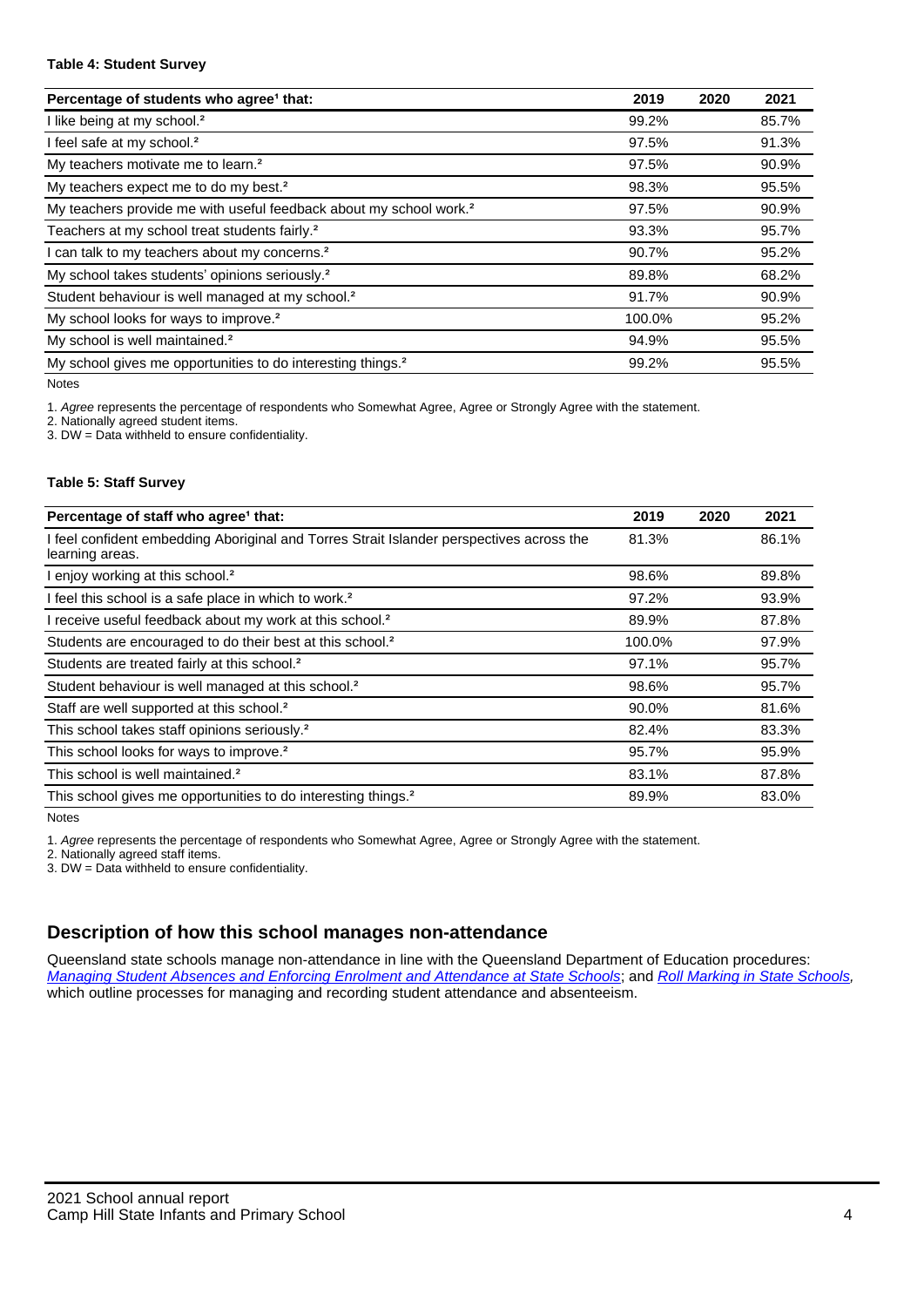#### **School disciplinary absences**

#### **Table 6: Count of school disciplinary absences at this school**

| Type of school disciplinary absence | 2019 | 2020 | 2021 |
|-------------------------------------|------|------|------|
| Short suspension                    | З    |      |      |
| Long suspension                     |      |      |      |
| Exclusion                           |      |      |      |
| Total                               | 3    |      |      |

Notes

1. School disciplinary absence (SDA) data is a total of short suspensions (1–10 days), long suspensions (11–20 days), exclusions and cancellations. 2. The number of SDAs is not the number of students who received an SDA as one student may be suspended several times in a school year. Each time a student is suspended it is recorded as an additional SDA. The data does not reflect the outcomes of appeal decisions.

3. 2020 data was impacted by the COVID-19 health emergency. There were significantly fewer SDAs during the home-based learning period (the first five weeks of Term 2) compared to other years.

## **School funding**

#### **School income broken down by funding source**

School income, reported by financial year accounting cycle using standardised national methodologies and broken down by funding source is available via the  $My$  School website.

#### **How to access our income details**

- 1. Click on the My School link <http://www.myschool.edu.au/>.
- 2. Enter the school name or suburb of the school you wish to search.

|--|

3. Click on View School Profile to access the school's profile.



4. Click on Finances and select the appropriate year to view school financial information.

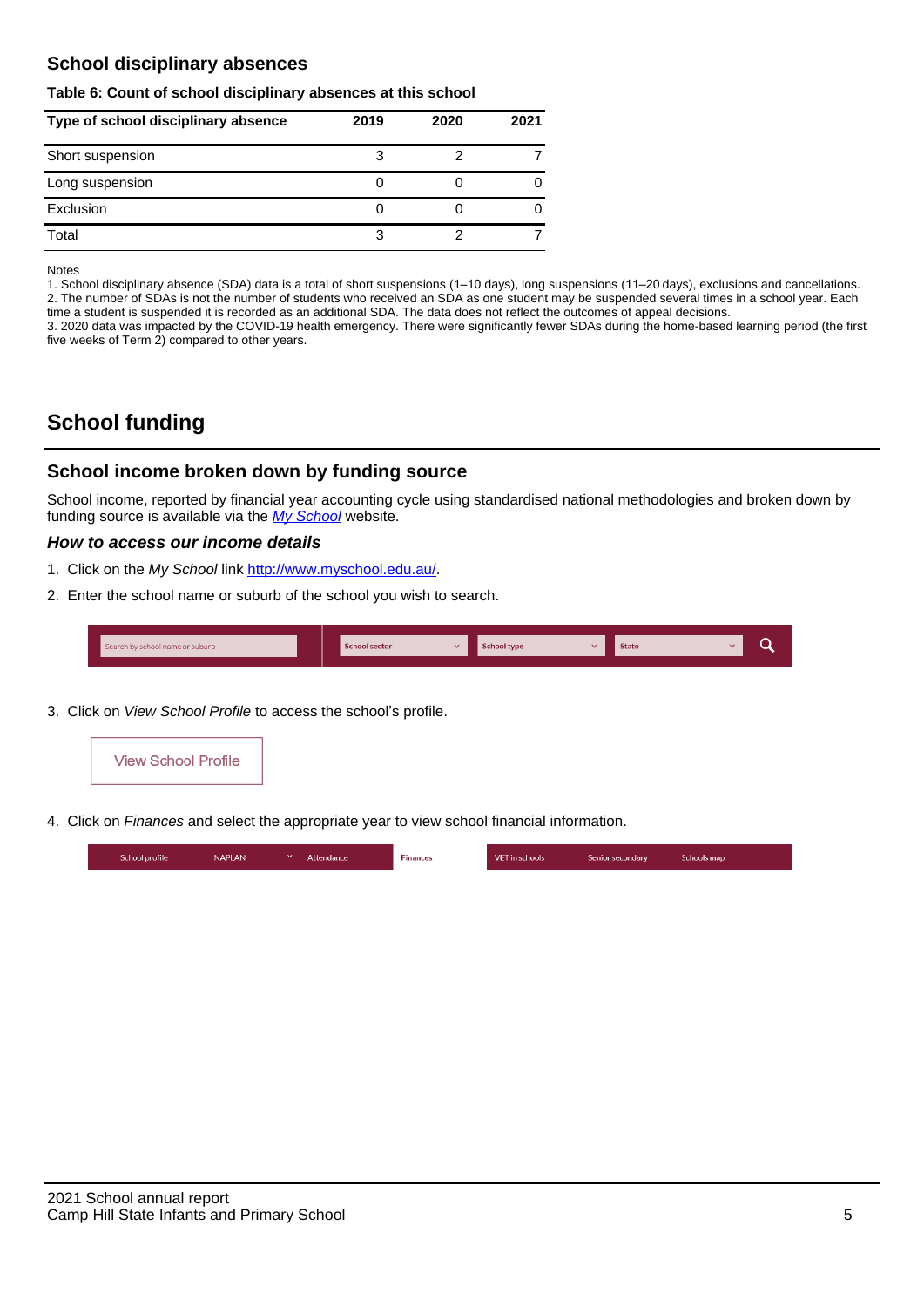## **Teacher standards and qualifications**

The Teacher registration eligibility requirements: Policy (p.1) states:

To be eligible for registration, a person must satisfy the Queensland College of Teachers (QCT) that they meet requirements regarding qualification and experience, or have otherwise met the requirements of the Australian Professional Standards for Teachers (APST). A person must also satisfy the QCT that they are suitable to teach and meet English language proficiency requirements. All these requirements are specified in the Act and the Education (Queensland College of Teachers) Regulation 2005 (the Regulation).

The qualifications required for teacher registration are successful completion of either -

- (a) a four-year initial teacher education program including teacher education studies of at least one year (e.g. a Bachelor of Education, or a double Bachelor degree in Science and Teaching) or
- (b) a one-year graduate initial teacher education program following a degree (e.g. a one-year Graduate Diploma of Education (Secondary) after a three-year Bachelor degree) or
- (c) another course of teacher education that the QCT is reasonably satisfied is the equivalent of (a) or (b). These are considered on a case-by-case basis.

For more information, please refer to the following link:

• <https://www.qct.edu.au/registration/qualifications>

## **Workforce composition**

#### **Staff composition, including Indigenous staff**

#### **Table 7: Workforce composition for this school**

|                    | <b>Teaching staff</b> |      | Non-teaching staff |      | Indigenous staff |                 |      |      |      |
|--------------------|-----------------------|------|--------------------|------|------------------|-----------------|------|------|------|
| <b>Description</b> | 2019                  | 2020 | 2021               | 2019 | 2020             | 2021            | 2019 | 2020 | 2021 |
| Headcount          | 65                    | 66   | 64                 | 47   | 40               | 41              | <5   | <5   |      |
| <b>FTF</b>         | 53                    | 54   | 54                 | 25   | 23               | 23 <sub>1</sub> | <5   | ה>   |      |

Notes

1. Teaching staff includes school leaders.

2. Indigenous refers to Aboriginal and Torres Strait Islander people of Australia.

3. FTE = full-time equivalent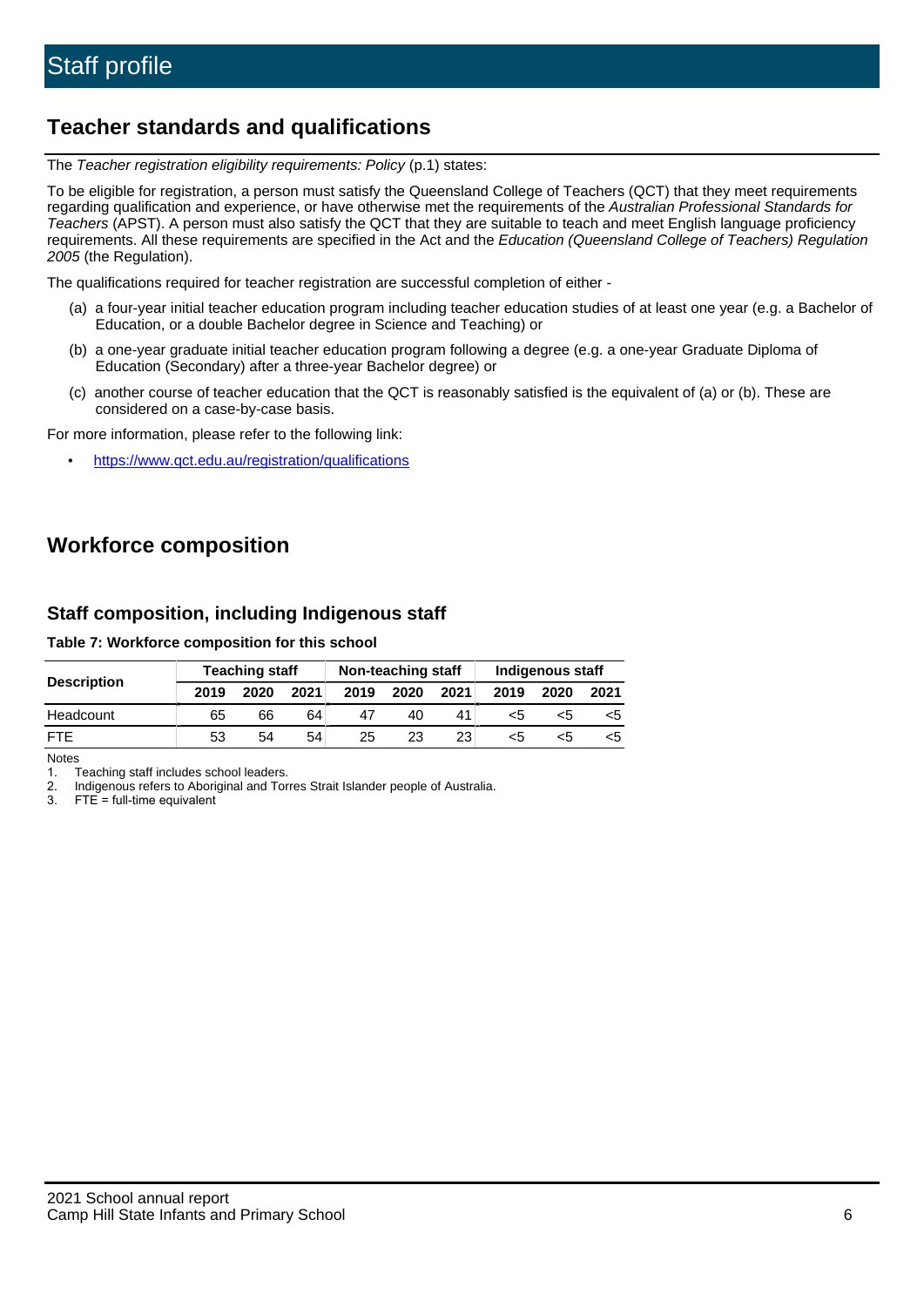## **Key student outcomes**

#### **Student attendance**

Tables 8–9 show attendance rates at this school as percentages. In 2020, the COVID-19 health emergency affected student attendance in Queensland Government schools. Comparisons between 2020 and other years' attendance data should not be made.

#### **Table 8: Overall student attendance at this school**

| <b>Description</b>                                  | 2019 | 2020 | 2021 |
|-----------------------------------------------------|------|------|------|
| Overall attendance rate for students at this school | 94%  | 94%  | 94%  |

Notes

1. The attendance rate is the full- and part-time days attended as a percentage of enrolled school days.

2. Full-time students only.

#### **Table 9: Student attendance rates for each year level at this school**

| <b>Year Level</b> | 2019 | 2020 | 2021 |
|-------------------|------|------|------|
| Prep Year         | 94%  | 93%  | 93%  |
| Year <sub>1</sub> | 94%  | 94%  | 94%  |
| Year 2            | 94%  | 93%  | 95%  |
| Year <sub>3</sub> | 94%  | 93%  | 94%  |
| Year 4            | 95%  | 95%  | 94%  |
| Year 5            | 94%  | 93%  | 93%  |
| Year <sub>6</sub> | 94%  | 93%  | 94%  |

Notes

1. The attendance rate is the full- and part-time days attended as a percentage of enrolled school days.

2. Full-time students only.

3. DW = Data withheld to ensure confidentiality